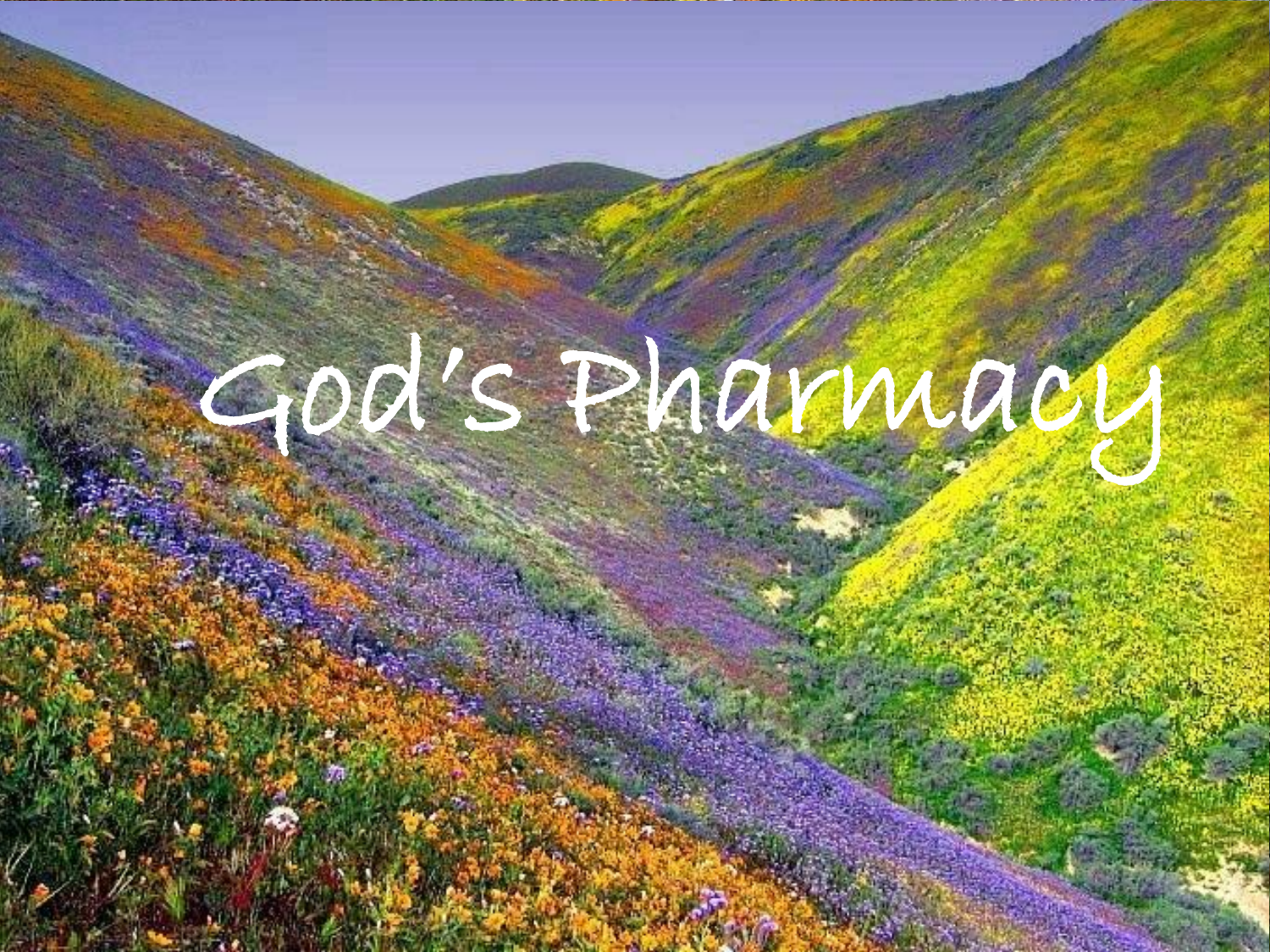It's been said that God first separated the salt water from the fresh, made dry land, planted a garden, made animals and fish... All before making a human. He made and provided what we'd need before we were born. These are best  $\xi$  more powerful when eaten raw. We're such slow learners... God left us a great clue as to what foods help what part of our body! God's Pharmacy! Amazing!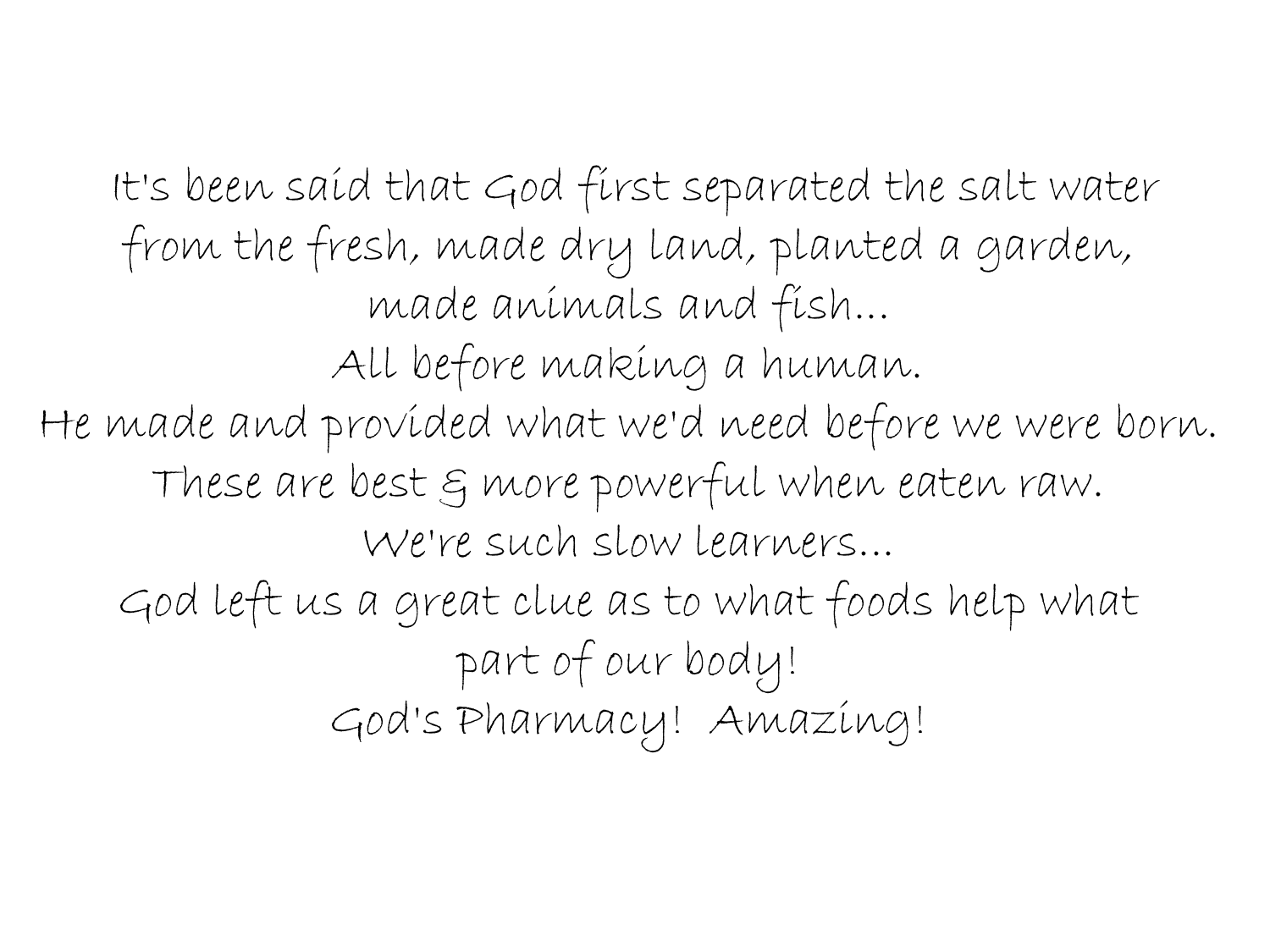

A sliced Carrot looks like the human eye. The pupil, iris and radiating lines look just like the human eye... And YES, science now shows carrots greatly enhance blood flow to and function of the eyes.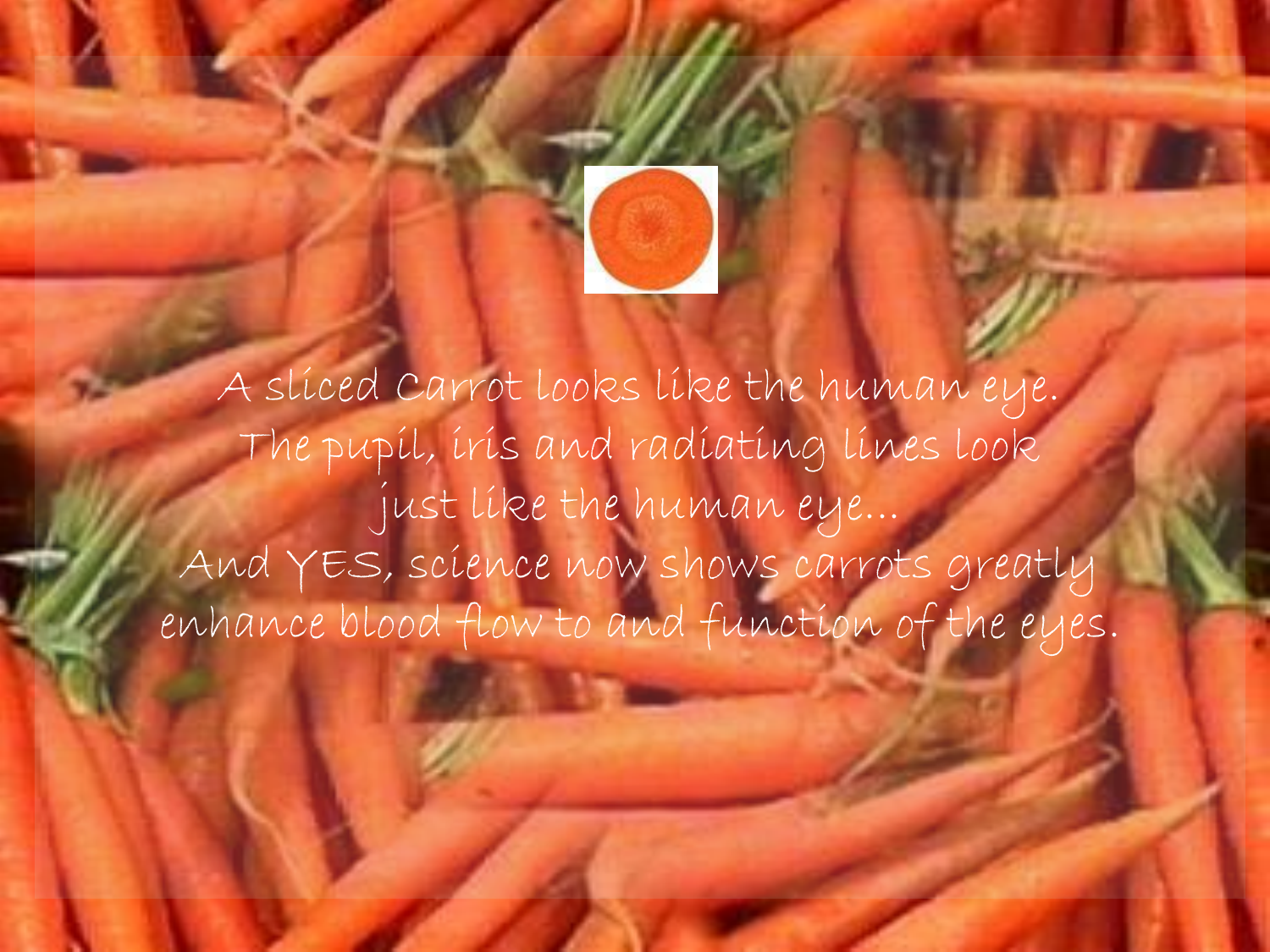

A Tomato has four chambers and is red. The heart has four chambers and is red. All of the research shows tomatoes are loaded with lycopine and are indeed pure heart and blood food.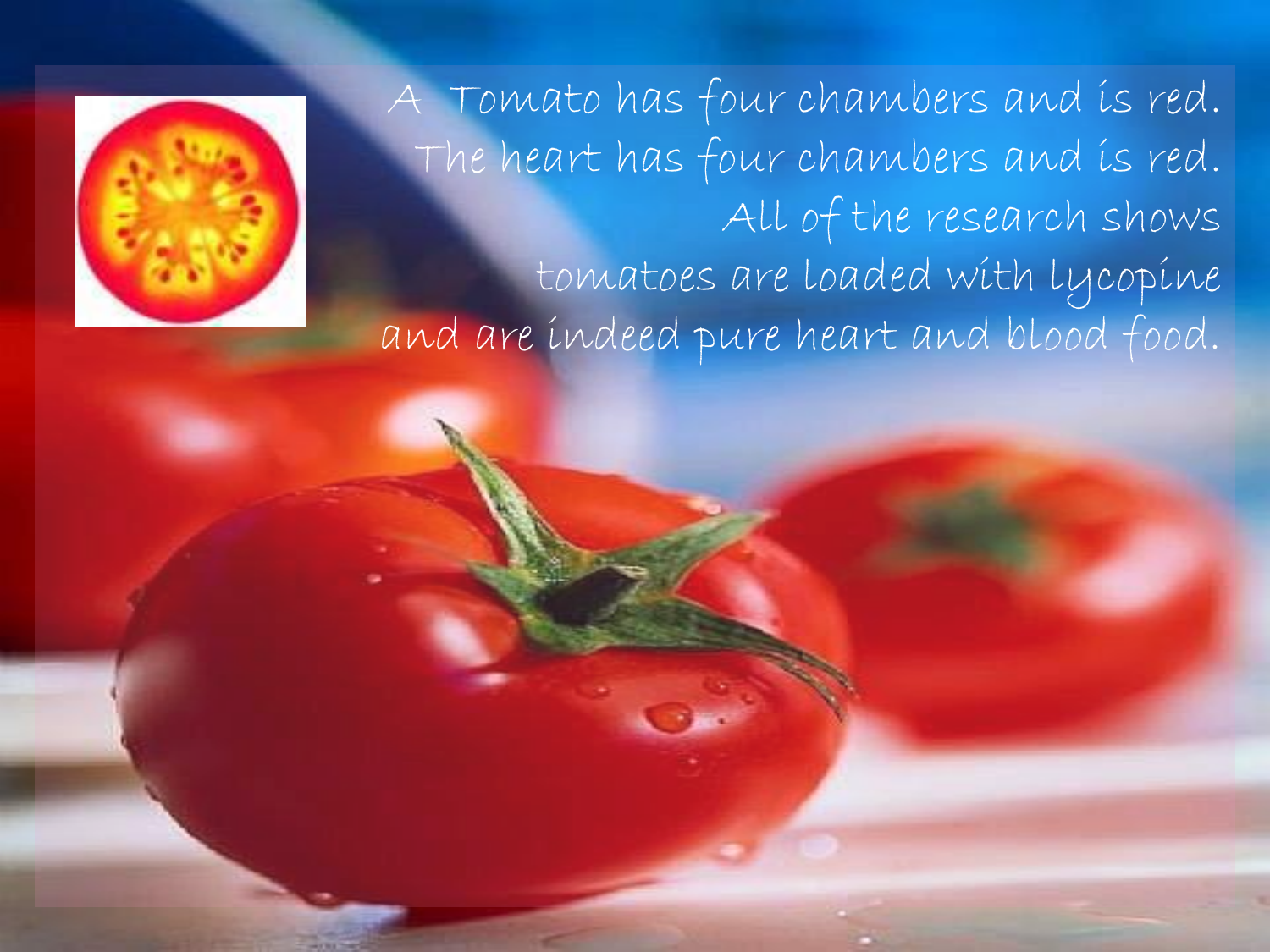Grapes hang in a cluster that has the shape of the heart. Each grape looks like a blood cell and all of the research today shows grapes are also profound heart and blood vitalizing food.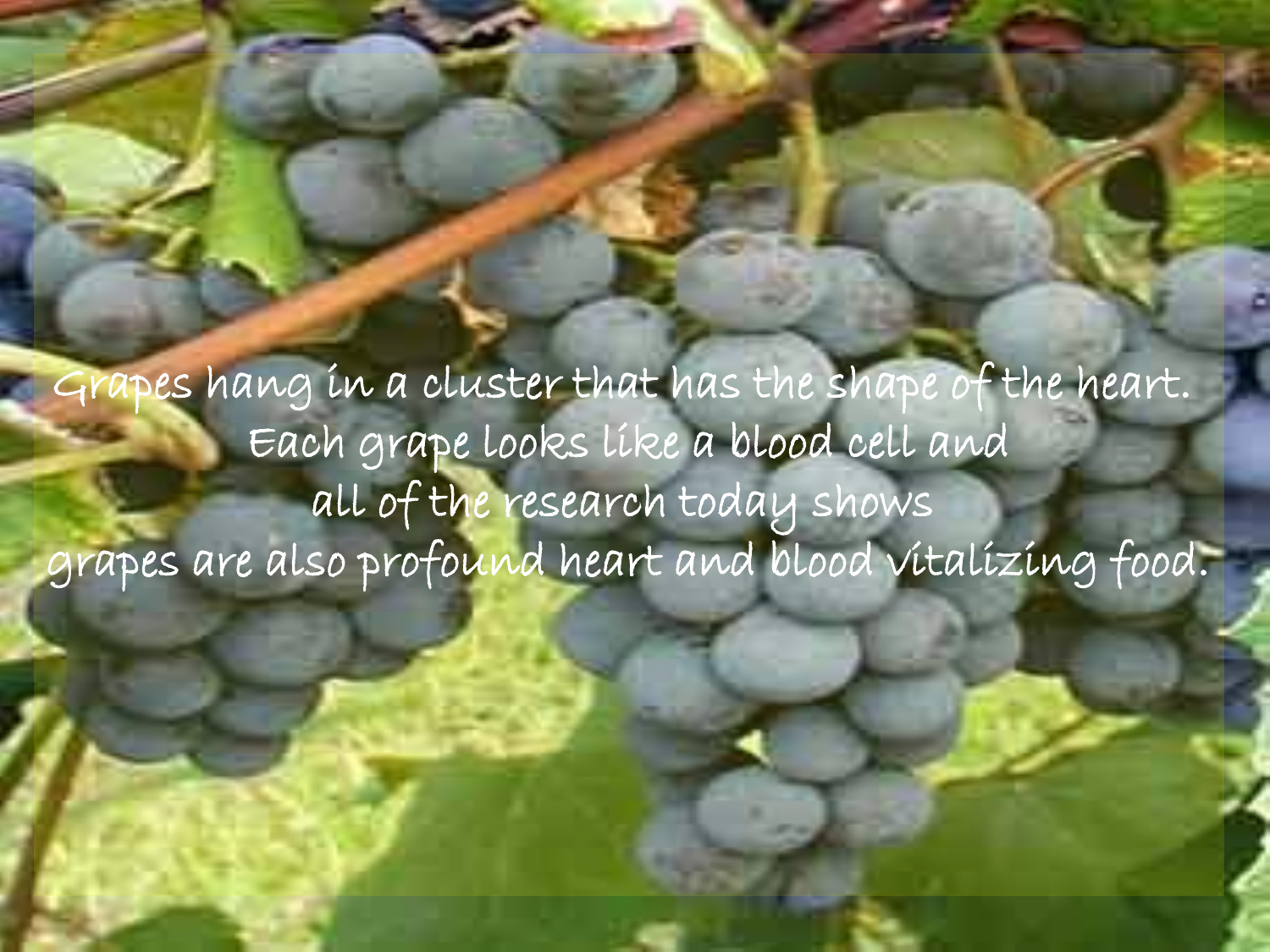

A Walnut looks like a little brain, a left and right hemisphere, upper cerebrums and lower cerebellums. Even the wrinkles or folds on the nut are just like the neo-cortex. We now know walnuts help develop more than three (3) dozen neuron-transmitters for brain function.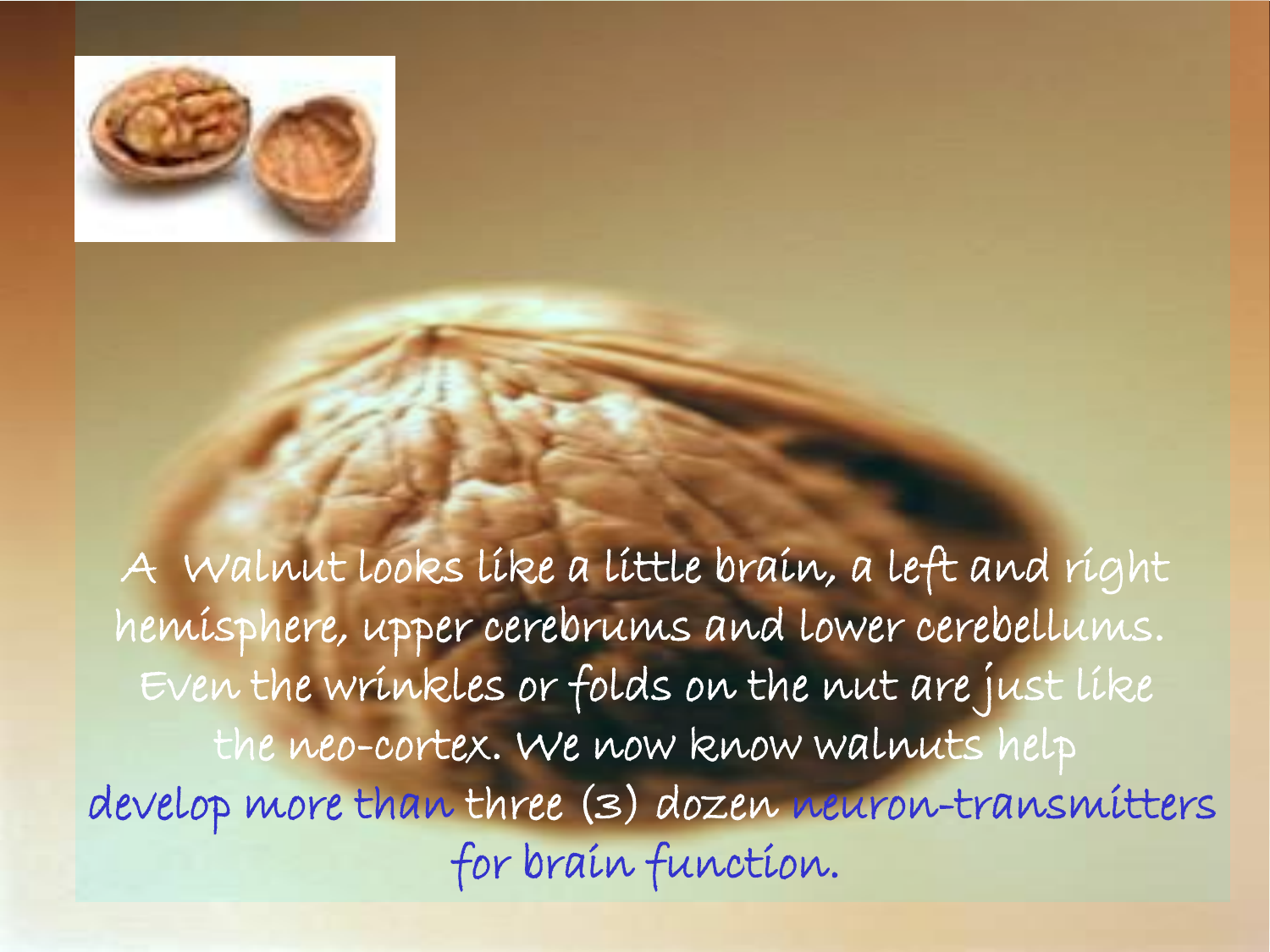

Kidney Beans actually heal and help maintain kidney function and yes, they look exactly like the human kidneys.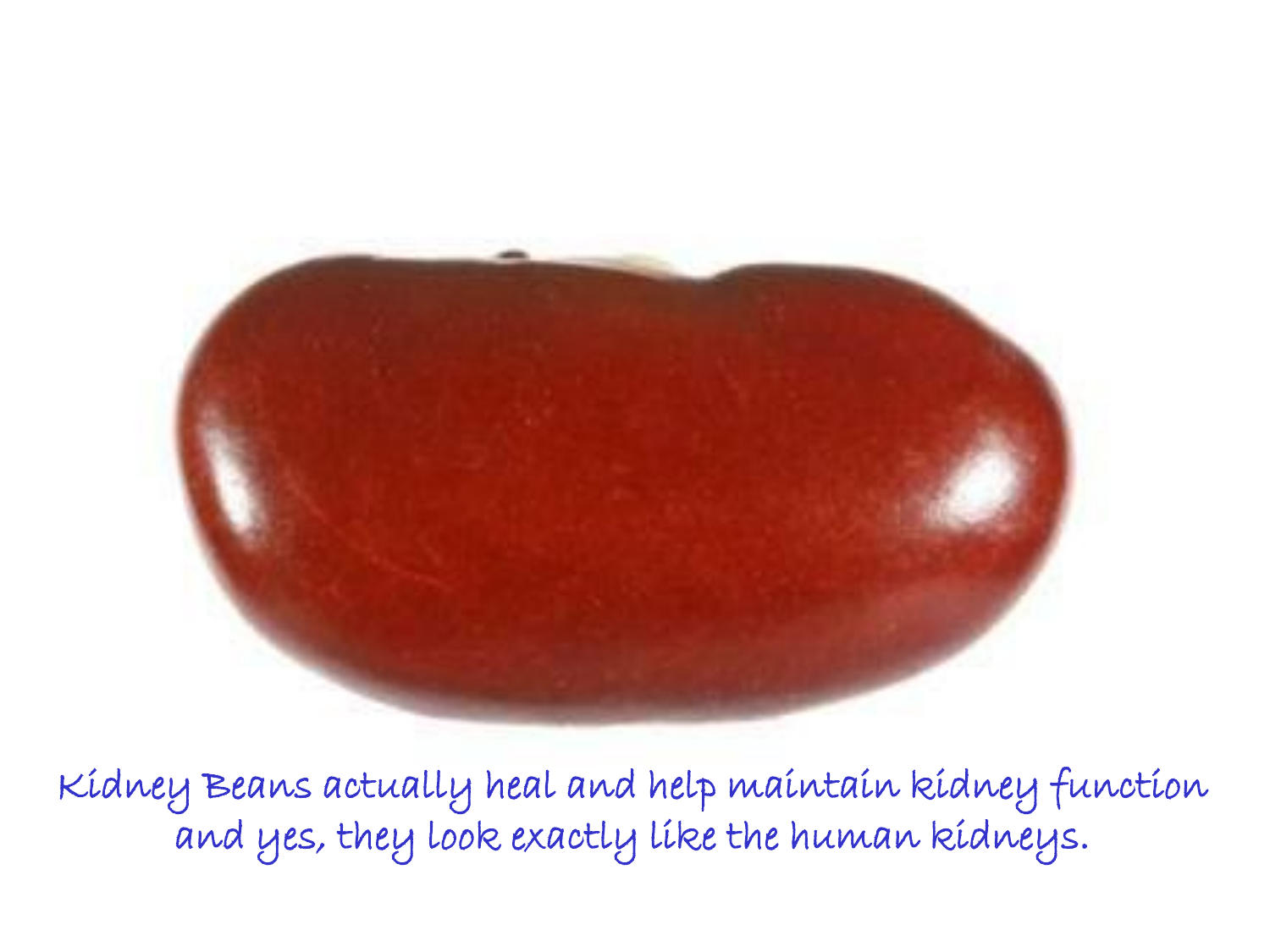## Celery, Bok Choy, Rhubarb and many more look just like bones. These foods specifically target bone strength.

Bones are 23% sodium and these foods are 23% sodium. If you don't have enough sodium in your diet, the body pulls it from the bones, thus making them weak. These foods replenish the skeletal needs of the body.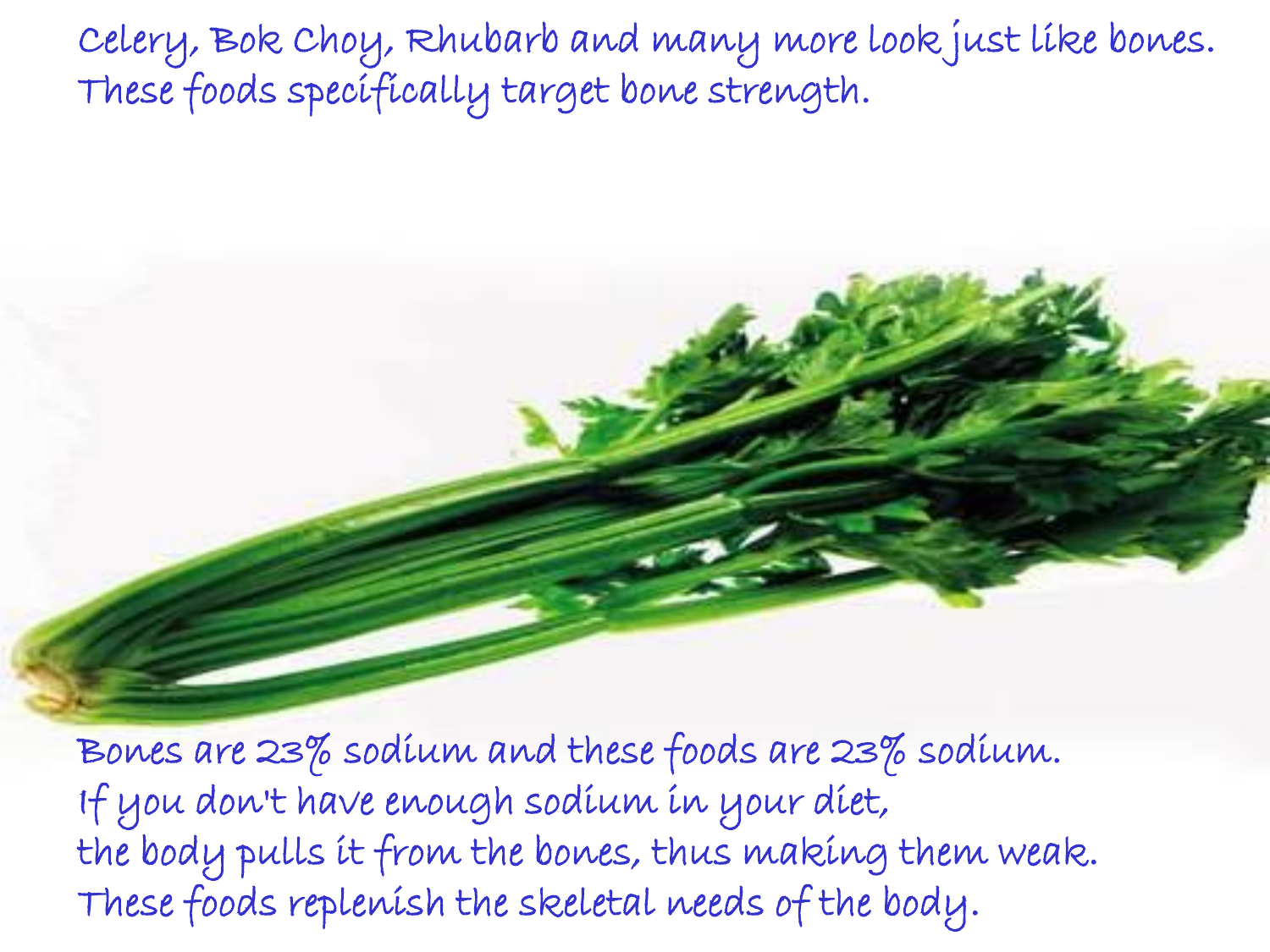

Avocadoes, Eggplant and Pears target the health and function of the womb and cervix of the female - they look just like these organs. Today's research shows that when a woman eats one avocado a week, it balances hormones, sheds unwanted birth weight, and prevents cervical cancers. And how profound is this? It takes exactly nine (9) months to grow an avocado from blossom to ripened fruit There are over 14,000 photolytic chemical constituents of nutrition in each one of these foods (modern science has only studied and named about 141 of them).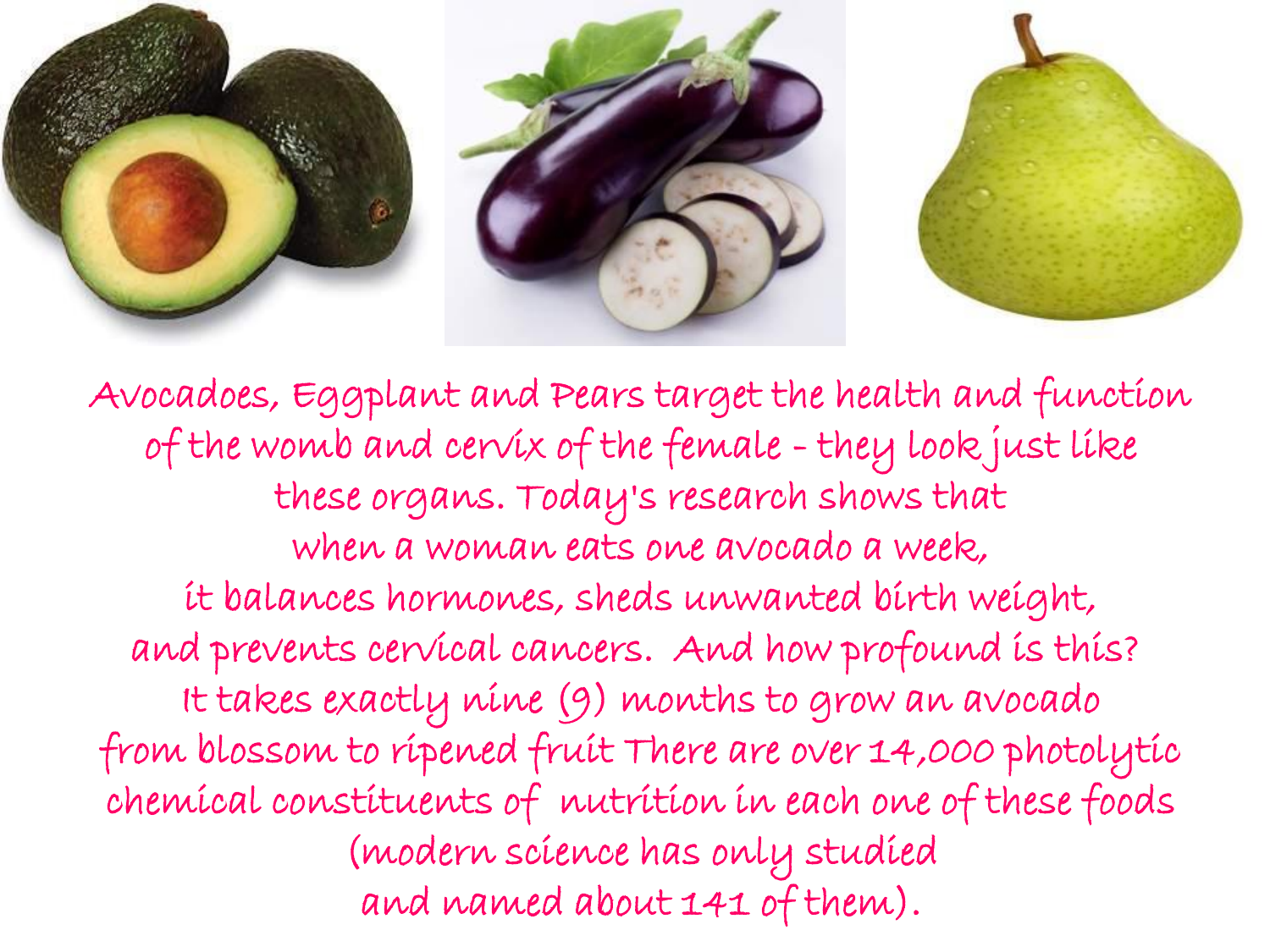Figs are full of seeds and hang in twos when they grow. Figs increase the mobility of male sperm and increase the numbers of Sperm as well to overcome male sterility.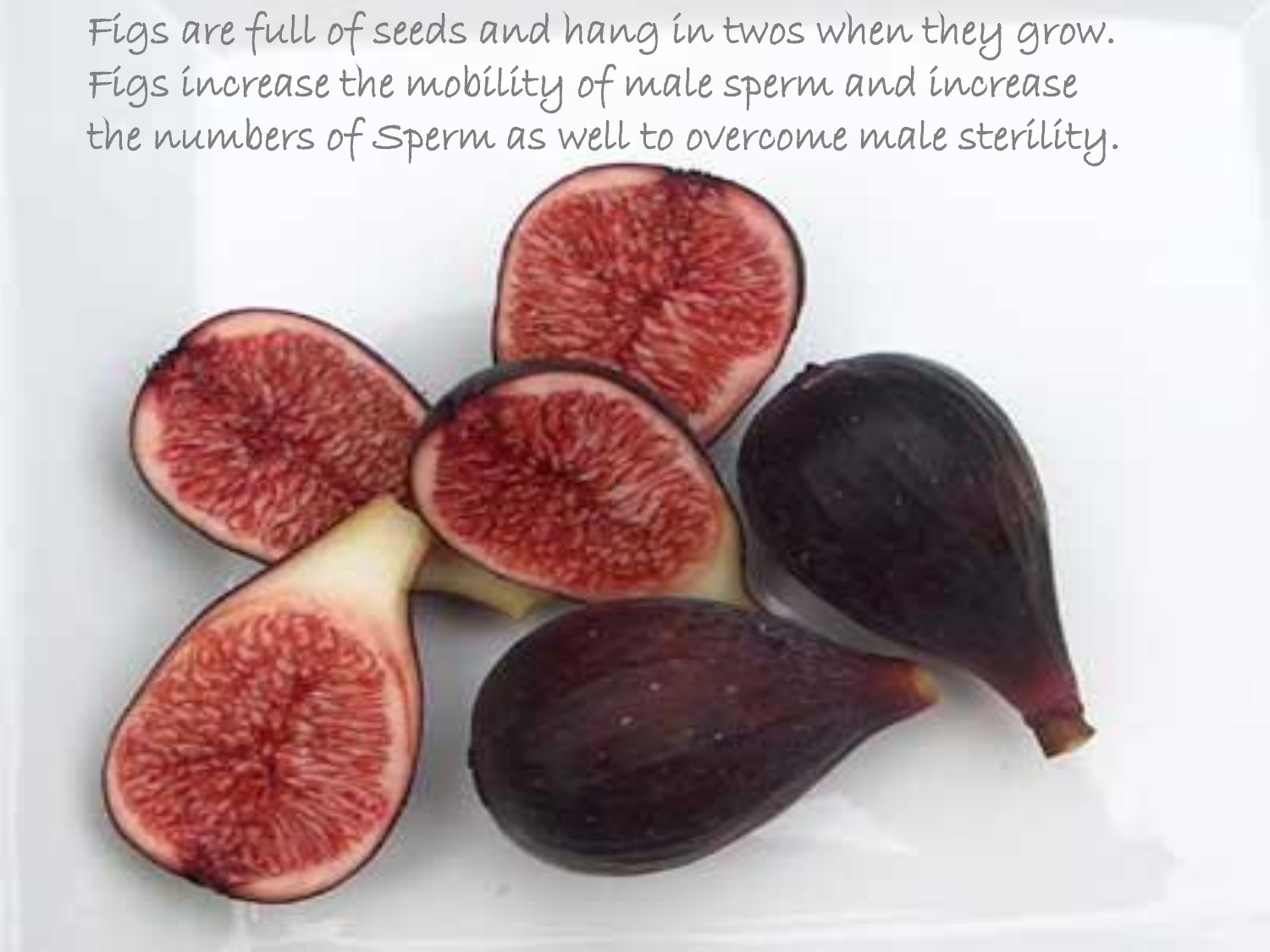Sweet Potatoes look like the pancreas and actually balance the glycemic index of diabetics.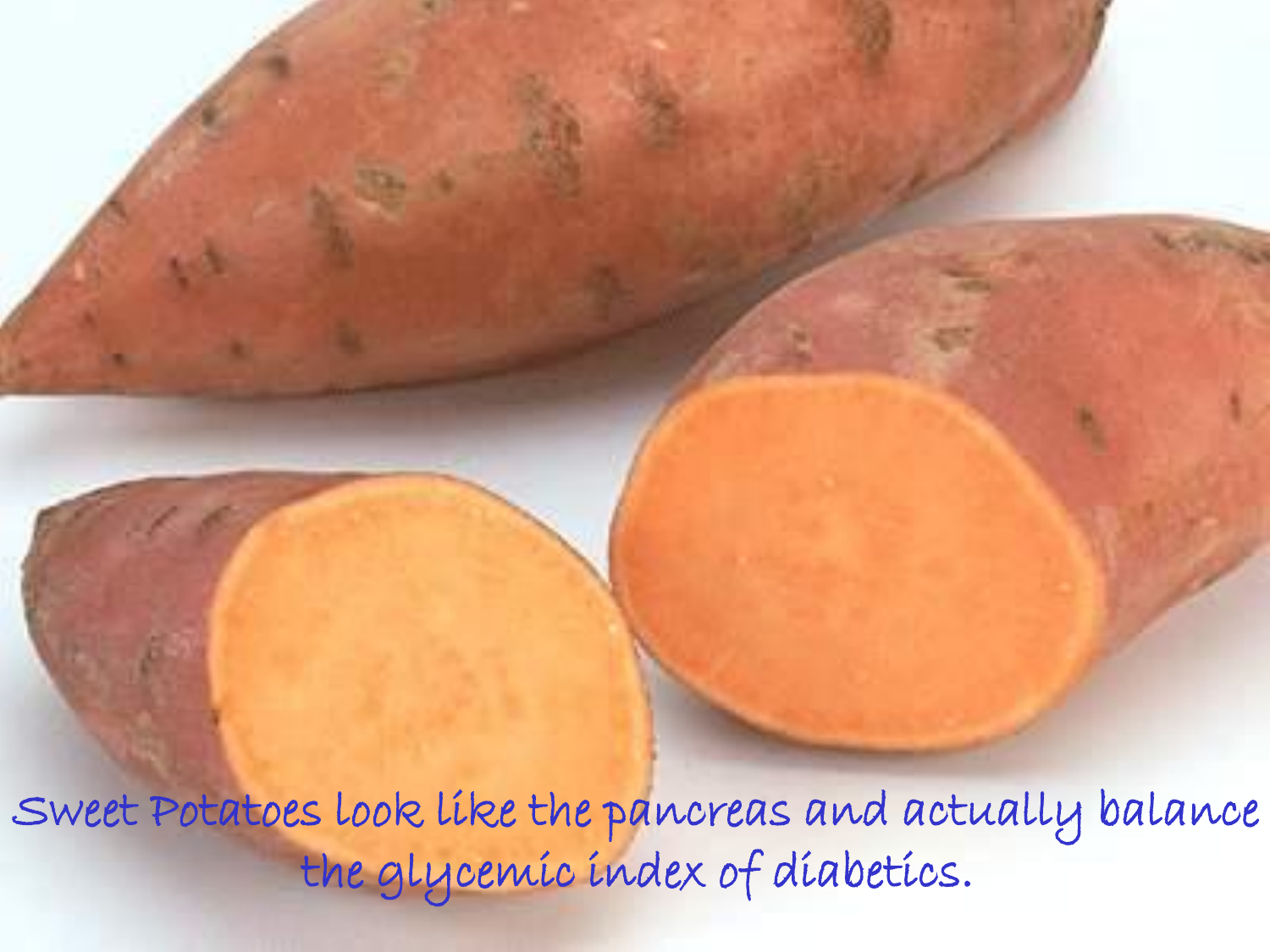## Olives assist the health and function of the ovaries.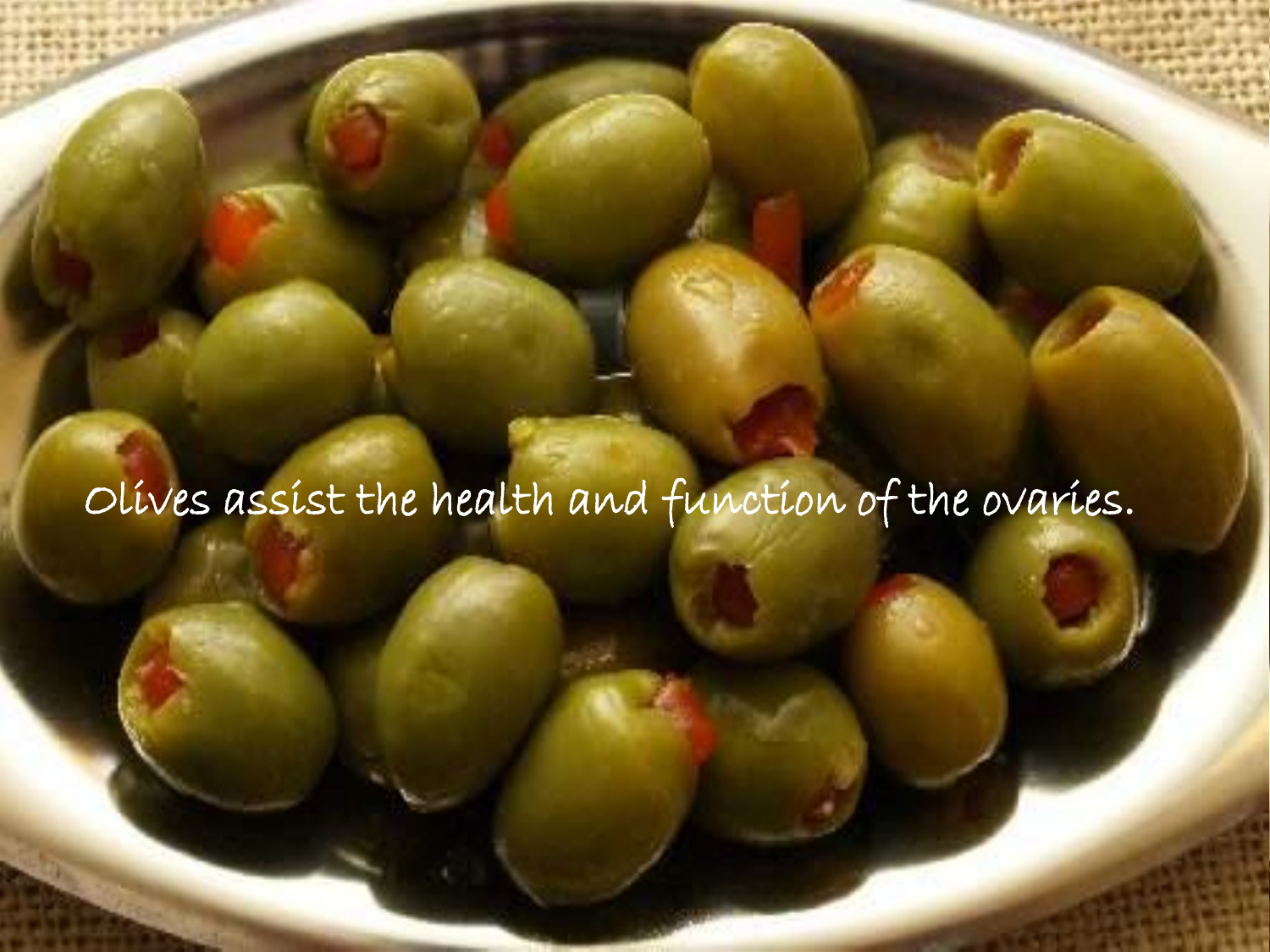Oranges, Grapefruits, and other Citrus fruits look just like the mammary glands of the female and actually assist the health of the breasts and the movement of lymph in and out of the breasts.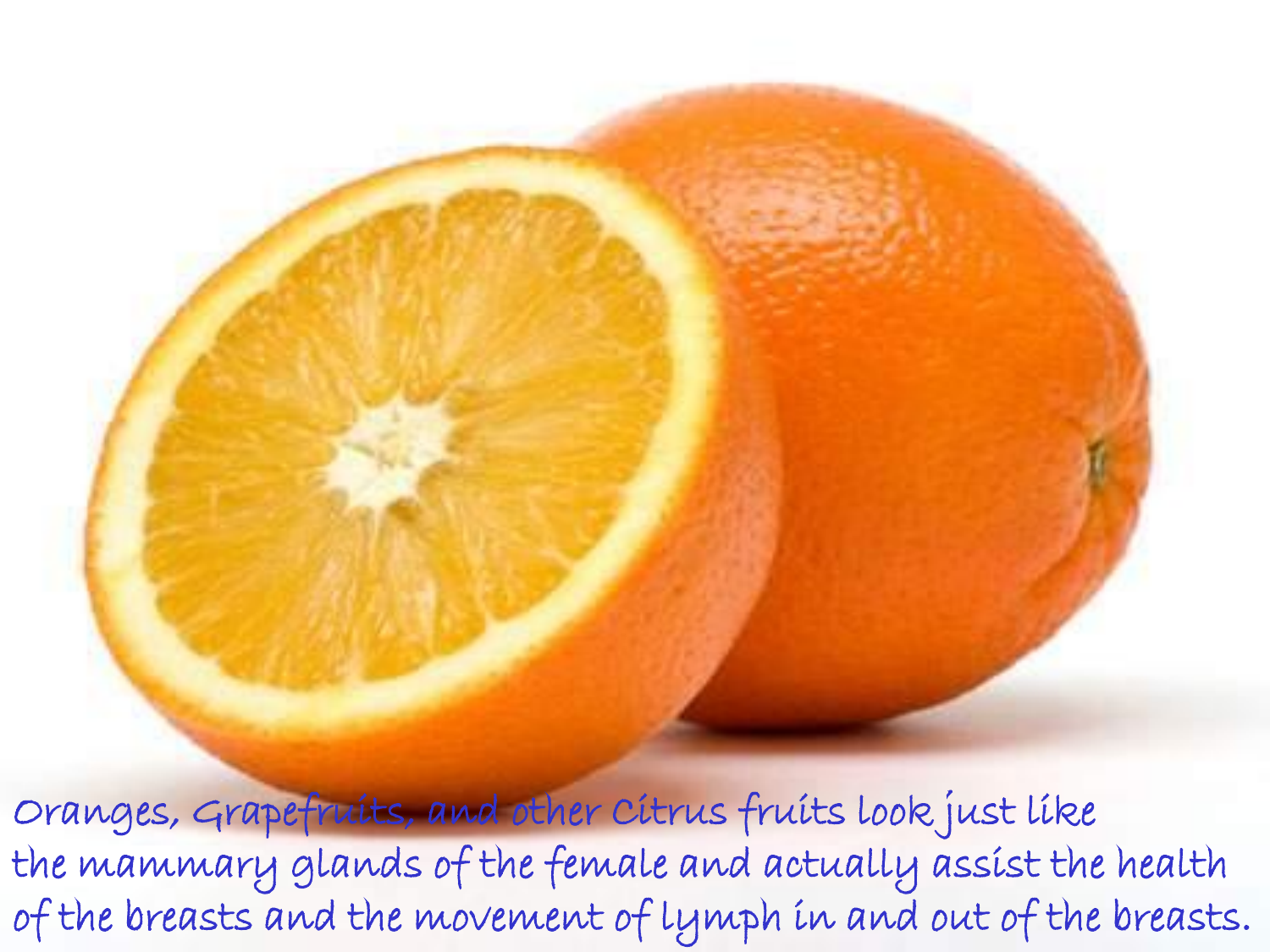Onions look like the body's cells. Today's research shows onions help clear waste materials from all of the body cells. They even produce tears which wash the epithelial layers of the eyes. A working companion, Garlic, also helps eliminate waste materials and dangerous free radicals from the body.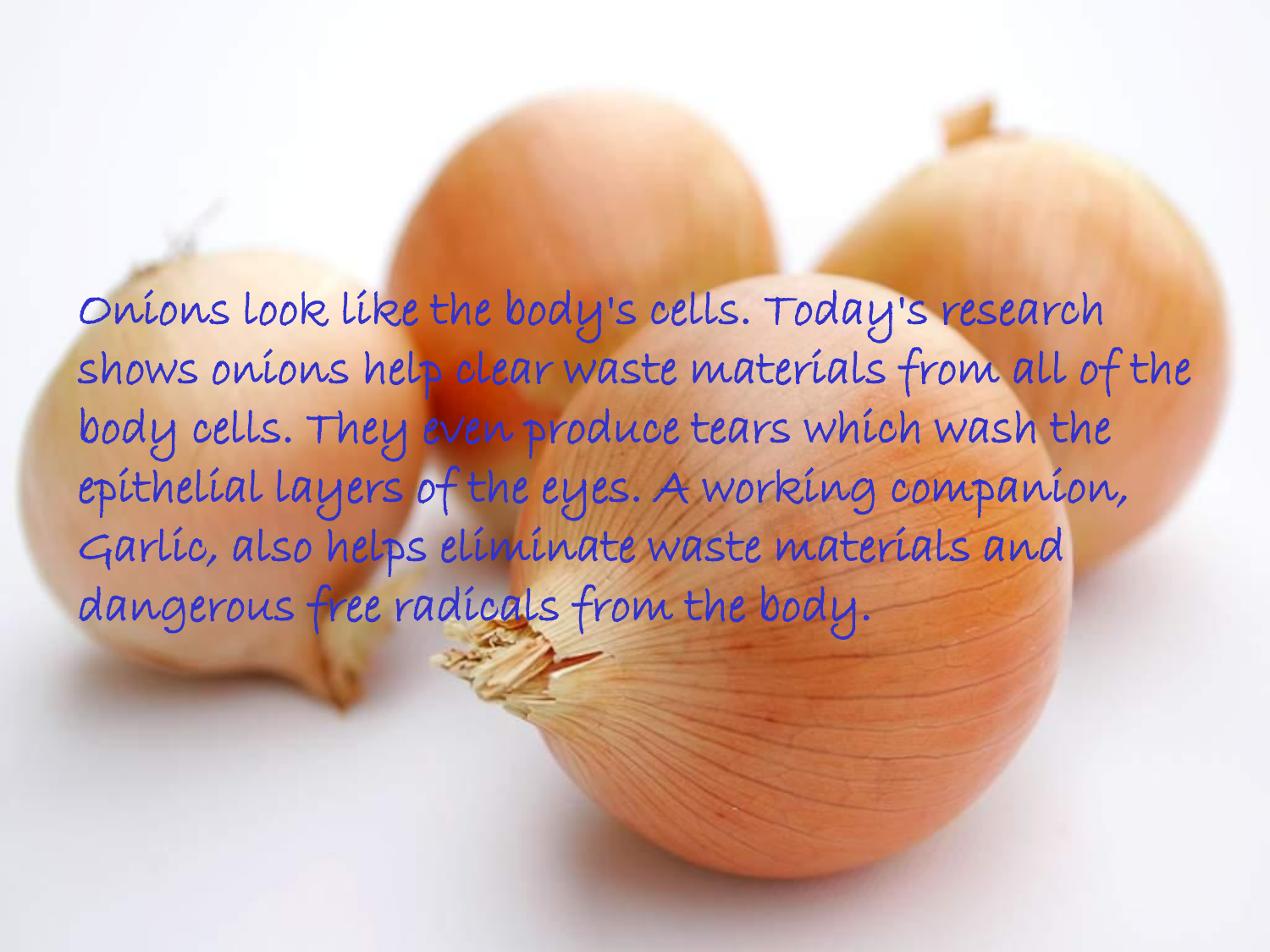

Please don't break this even if you only send it to one person. Look at the date when this was started. Thanks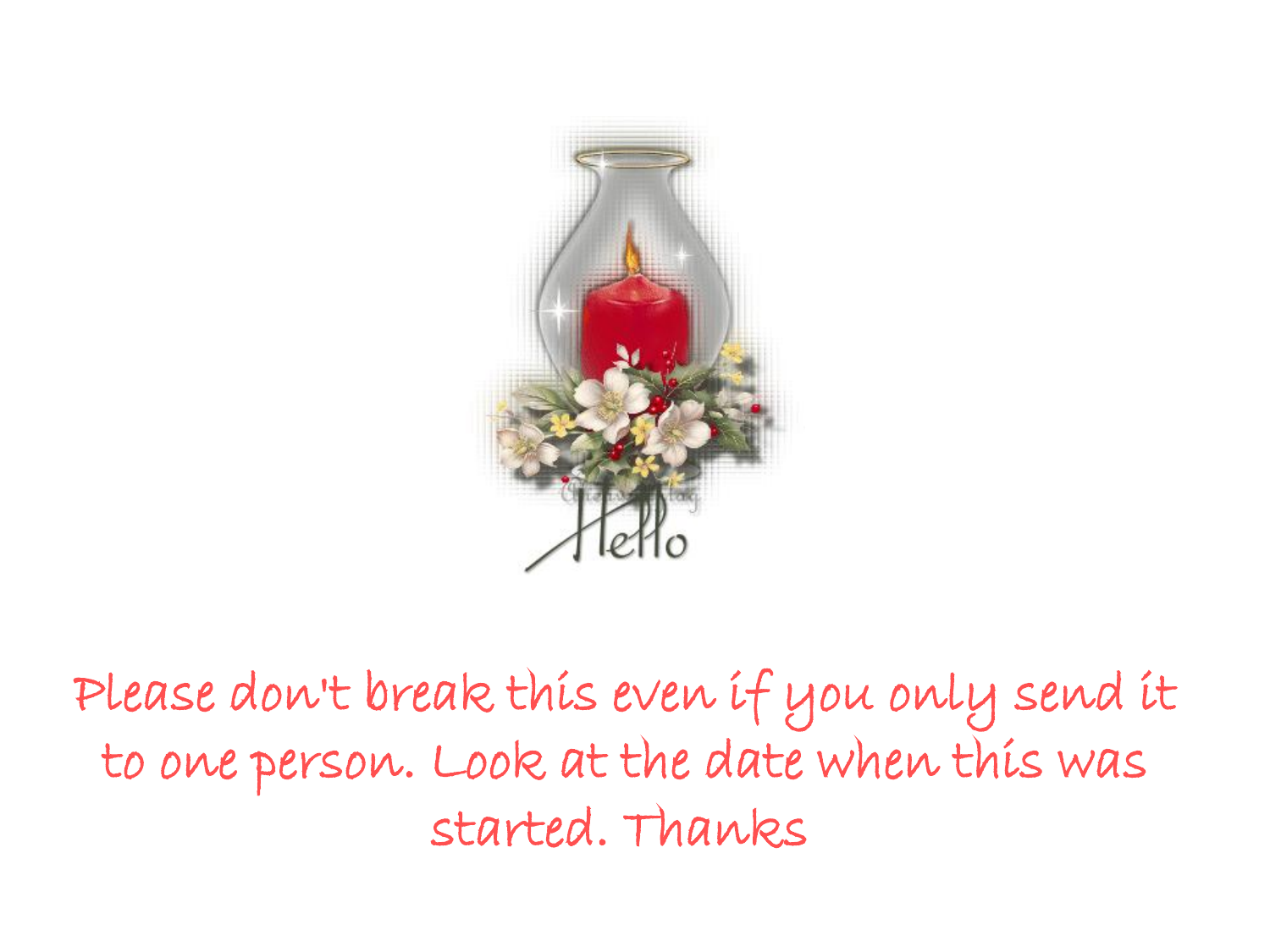

NOTICE AT THE END, THE DATE THE CANDLE WAS STARTED. GONNA GIVE YOU GOOSE BUMPS. I am not going to be the one who lets it die. I found it believable ---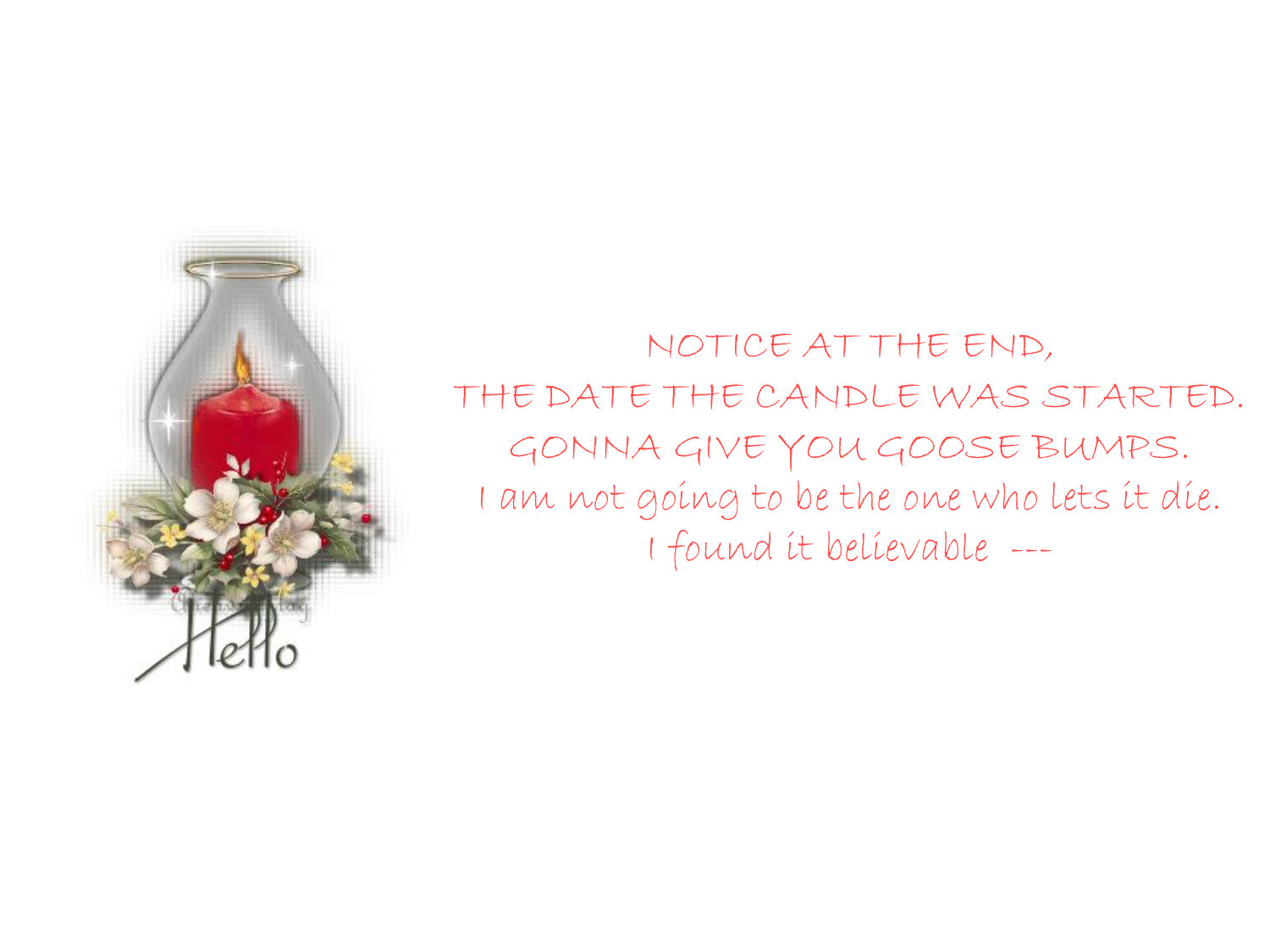

This candle was lit on the 15th of September, 1998. Someone who loves you has helped Keep it alive by sending it to you.